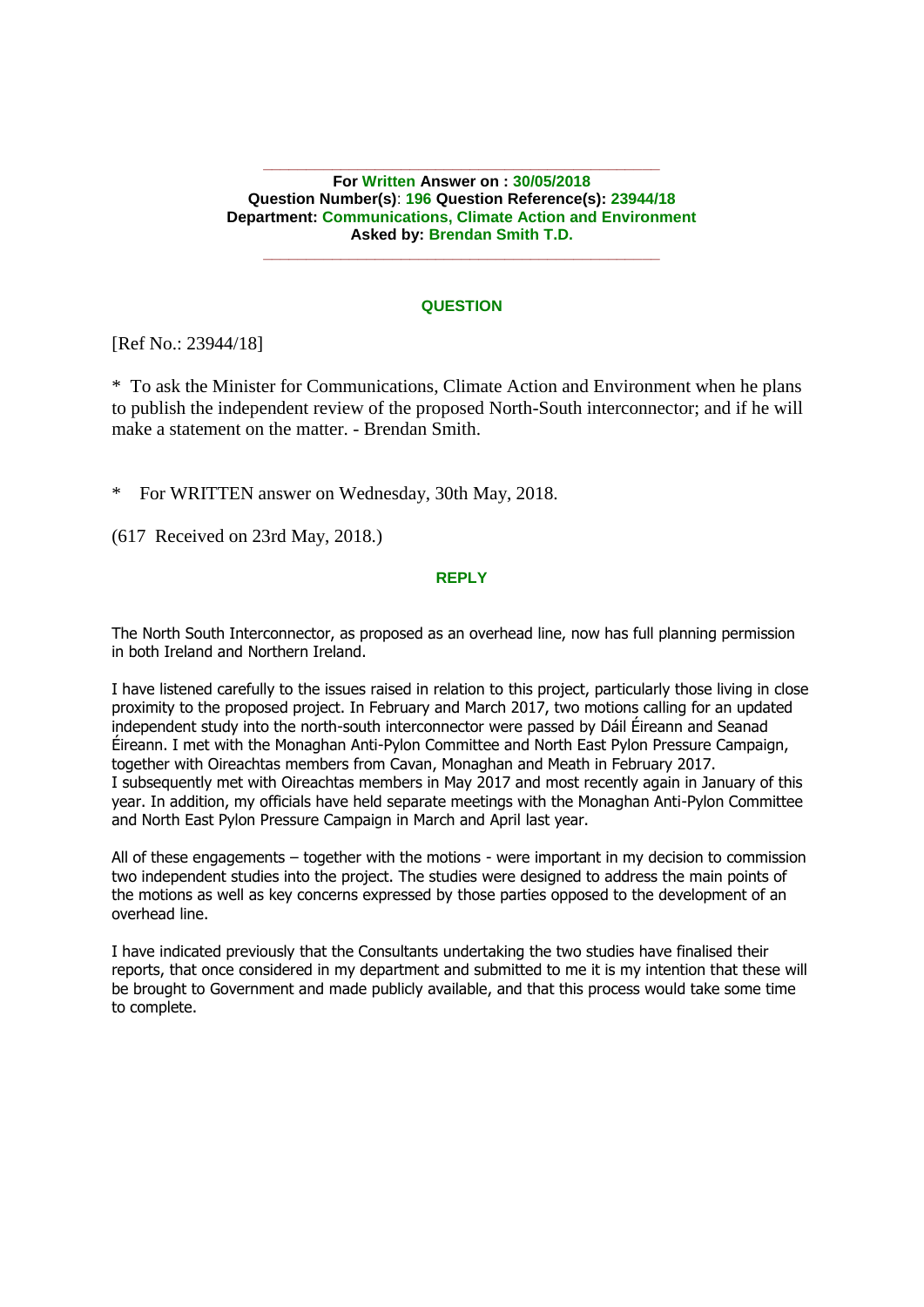### **For Oral Answer on : 31/05/2018 Question Number(s)**: **16,22,47 Question Reference(s): 23918/18, 23923/18, 23924/18 Department: Communications, Climate Action and Environment Asked by: Thomas Byrne T.D., Brendan Smith T.D.**

**\_\_\_\_\_\_\_\_\_\_\_\_\_\_\_\_\_\_\_\_\_\_\_\_\_\_\_\_\_\_\_\_\_\_\_\_\_\_\_\_\_\_\_\_\_**

# **QUESTION**

**\_\_\_\_\_\_\_\_\_\_\_\_\_\_\_\_\_\_\_\_\_\_\_\_\_\_\_\_\_\_\_\_\_\_\_\_\_\_\_\_\_\_\_\_\_\_**

[Ref No.: 23923/18]

 To ask the Minister for Communications, Climate Action and Environment if all procurement related activities will be halted pending the determination of the judicial review in view of the recent decision regarding an incinerator development in Northern Ireland and the impending judicial review of the proposed North-South Interconnector; and if he will make a statement on the matter. - Brendan Smith.

For ORAL answer on Thursday, 31st May, 2018.

(24 Received on 23rd May, 2018.)

To ask the Minister for Communications, Climate Action and Environment if the procurement process that he approved some time ago will be halted in view of a judicial review in Northern Ireland in relation to the proposed North-South Interconnector; and if he will make a statement on the matter.

- Brendan Smith.

For ORAL answer on Thursday, 31st May, 2018.

**Ref No:** 23924/18 Lottery: 20

To ask the Minister for Communications, Climate Action and Environment the status of the North-South Interconnector project; and if the transmission lines will be undergrounded.. - Thomas Byrne.

For ORAL answer on Thursday, 31st May, 2018.

**Ref No:** 23918/18 Lottery: 46

#### **REPLY**

I propose to take Questions Nos 16, 22 and 47 together.